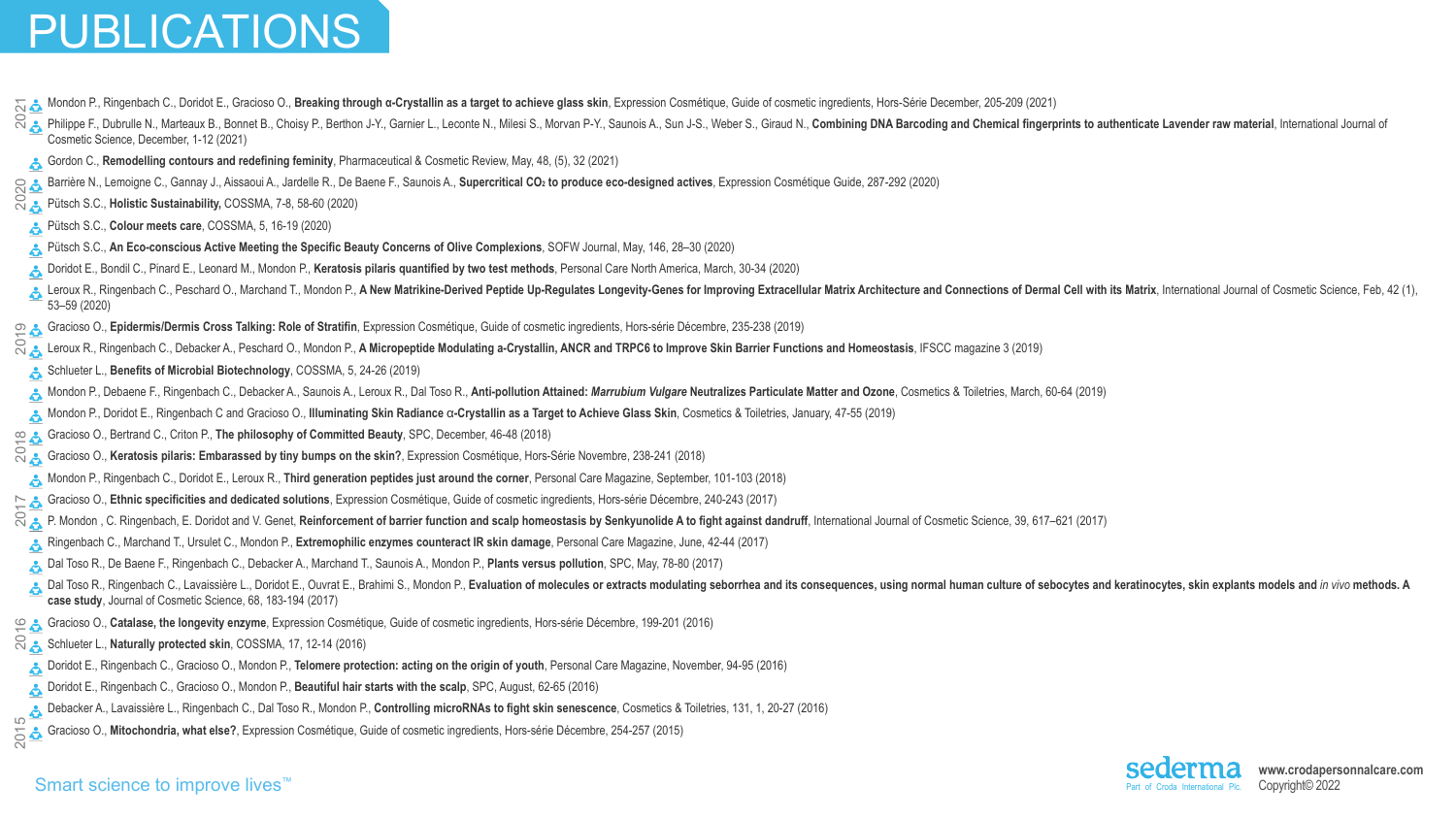**www.crodapersonnalcare.com** Copyright© 2022



[•](https://www.personalcaremagazine.com/story/14483/hyaluronic-acid-history-and-future-potential) Doridot E., Ringenbach C., Gracioso O., Mondon P., **Hyaluronic acid: history and future potential**, Personal Care Magazine, June, 27-30 (2015) Mondon P., Hillion M., Peschard O., Andre N., Marchand T., Doridot E., Feuilloley M.G.H., Pionneau C., Chardonnet S., Evaluation of dermal extracellular matrix and epidermal-dermal junction modifications using matrix-assis **imaging,** *in vivo* **reflectance confocal microscopy, echography, and histology: effect of age and peptide applications**, Journal of Cosmetic Dermatology, Volume 14, Issue 2, 152–160 (2015) • Kleiner A., **When skin is getting on in years: A cosmetic approach against cellular ageing processes**, Eurocosmetics, 23, 16-17 (2015) • Mondon P., Doridot E., Ringenbach C., Gracioso O., **Fire fighting**, SPC, May, 88, 73-77 (2015) [•](https://www.cosmeticsandtoiletries.com/testing/method-process/article/21836523/antiaging-in-a-different-light-assessing-how-chromophores-color-perception) Mondon P., Doridot E., Andre N., Gracioso O., **A one-step approach for anti-aging prevention and treatment**, Cosmetics & Toiletries, 130, 2, 42-53 (2015) This article is also available in Italian 'Prevenzione e trattamento dell'anti-ageing - Approccio one-step' in Cosmetic Techology - Rivista di Scienze Cosmetologiche, 18, 5, 10-18 (2015) **E.** Debacker A., Enhance skin beauty by controlling microRNA, Expression Cosmétique, Guide of cosmetic ingredients, Hors-série Décembre, 223-227 (2014) et **&** Debacker A., Enhance skin beauty by controlling microRNA, Expression Cos<br>المجموعة Gracioso O., Criton P., **Skin diversity explained**, GCI, November, 23-25 (2014) • Kleiner A., **A glowing, flawless complexion...the glogal beauty ideal?**, COSSMA, 11, 10-12 (2014) • Mondon P., Doridot E., Ringenbach C., Gracioso O., **High-tech prevention of oily skin and hyper-seborrhoea**, Personal Care Magazine, September, 46-48 (2014) • Kleiner A., **Sustainability in practice - Production of cosmetic ingredients**, Eurocosmetics, 22, 24-25 (2014) [•](https://www.cossma.com/fileadmin/all/cossma/Archiv/2014/05/COS1405_Gesamt-PDF_GB.pdf) Schlüter L., **Purity from nature**, COSSMA, 5, 10-11 (2014) • Andre N., Doridot E., Peschard O., Criton P., Gracioso O., Mondon P., **The benefits of Traditional Chinese Medicine**, SPC, April, 87, 105-107 (2014) • Doridot E., Ringenbach C., Gracioso O., Mondon P., **Plant extracts combination lifts the upper eyelid**, Personal Care Magazine, April, 81-84 (2014) • Gracioso O., **Making body care glamorous**, GCI, online version, December (2013) • Gracioso O., Andre N., Criton P., Mondon P., **Super Size Me or how trans fatty acids act on adipose tissue ?**, Expression Cosmétique, Guide of cosmetic ingredients, Hors-série Décembre, 184-188 (2013) • Gracioso O., Doridot E., Criton P., Mondon P., **Counteracting ageing legs**, COSSMA, 10, 26-27 (2013) • Mondon P., Doridot E., André N., Gracioso O., Lintner K., **Assessing biological activity of makeup actives**, Personal Care Magazine, September, 81-83 (2013) • Kleiner A., **Hautalterung und demografie - wer sich jung fühlt, will auch jung aussehen**, Eurocosmetics, 21, 6, 24-26 (2013) • Mondon P., Doridot E., André N., Gracioso O., Lintner K., **Advances in glycation research reverse AGE**, Cosmetic Science and Technology, T4 International, 29-36 (2013) • Melandri F., Dal Toso R., **Unique approach with quantitative credentials**, Personal Care Magazine, February, 94-95 (2013) • Gracioso O., **Hormesis: a strategy against skin ageing**, Expression Cosmétique, Guide of cosmetic ingredients, Hors-série Décembre, 272-276 (2012) O A. Gracioso O., **Hormesis: a strategy against skin ageing**, Expression Cosmetique, Guide of cosmetic ingredients, Hors-serie Decembre, 272-276 (2012)<br>O A. Mondon P., Fache S., Doridot E., Lintner K., **From elastin to ela** • André N., Doridot E., Peschard O., Criton P., Gracioso O., Mondon P., **A new, holistic approach for eyelash length, thickness and volume enhancement**, Cosmetic Science and Technology, T4 International, 33-40 (2012) • Mondon P., André N., Lintner K., **From elastin to elastic fibers, part I: The in vitro effects of a natural dipeptide on the biological cascade**, Cosmetics & Toiletries, 127, 7, 510-515 (2012) • Kleiner A., **Sustainability, convenience and high-tech - Trends only for cosmetics?**, COSSMA, 4, 24-25 (2012) • Lintner K., Kleiner A., Gracioso O., Criton P.,**Cosmetogenomics and mechanisms of efficacy**, Personal Care Magazine , April, 135-137 (2012) • Kleiner A., **Hair care worldwide - Market development, product trends + ingredients**, COSSMA, 1-2, 12-13 (2012) **E.** Drouet M., Grizaud C.M., Le Moigne C., Gracioso O., Criton P., Plant stem cells and sustainable development, Expression Cosmétique, Guide of cosmetic ingredients, Hors-série Décembre (2011) ed Drouet M., Grizaud C.M., Le Moigne C., Gracioso O., Critori P., **Plant stem cens and**<br>
2. Kleiner A., **Cosmetogenomics - Marketing or Science?**, COSSMA, 12, 12-13 (2011)  $22$ 

### Smart science to improve lives<sup>™</sup>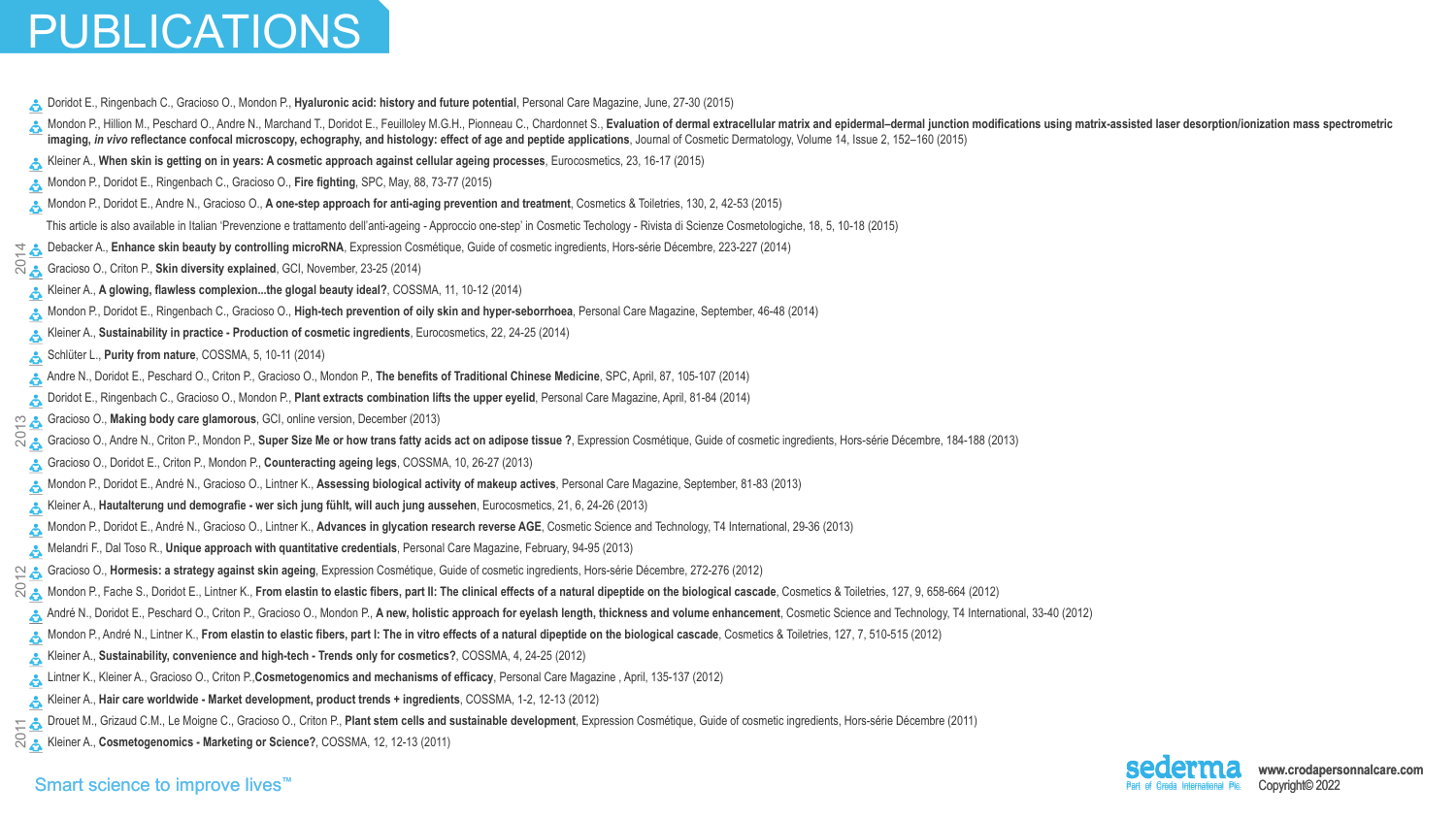**www.crodapersonnalcare.com** Copyright© 2022

• André N., Doridot E., Peschard O., Criton P., Gracioso O., Mondon P., **Dermis redensification via collagen synthesis**, Personal Care Magazine, September, 33-36 (2011) • Lintner K., André N., Doridot E., Gracioso O., Criton P., Mondon P., **Chromophore mapping reveals skin ageing delay**, Cosmetic Science and Technology, T4 International, 27-35 (2011) • Kleiner A., Doridot E., André N., Mondon P., **Reduction of hair growth – An additional benefit for deodorant formulations**, SÖFW Journal, 137, 4, 8-13 (2011) • Kleiner A., **Medical research and the development of cosmetic active ingredients**, Eurocosmetics, 19, 3, 16-18 (2011) • Lintner K., André N., Doridot E., Hong S.B., Gracioso O., Criton P., Mondon P., **Managing epidermal melanin unit signals**, Personal Care Asia Pacific, 12, 2, 23-27 (2011) CA Mondon P., Doridot E., André N., Gracioso O., Lintner K., Glycokines<sup>™</sup>: offer symbiotic beauty, Expression Cosmétique, Guide of cosmetic ingredients, Hors-série Décembre, 196-199 (2010) • Mondon P., Doridot E., André N., Grizaud CM., LeMoigne C., Lintner K., **Subliskin™: Comfort smoothness reinforcement for thin and fragile Skin**, Cosmetic Design.com USA, (2010) • Mondon P., André N., Doridot E., Gracioso O., Lintner K., **Antiaging in a different light: Assessing how chromophores color perception**, Cosmetics & Toiletries, 125, 8, 26-33 (2010) • Mas Chamberlin C., Mondon P.,Gracioso O., Lintner K., **Improving the silhouette and avoiding surgery with plant-based lipofilling**, Cosmetic Science and Technology, T4 International, 19-22 (2010) • Lintner K., **Evidence based cosmetics vs. cosmeceuticals**, Household and Personal Care TODAY, 1, 5-7 (2010) • Lintner K., **Celulitis: Technologías en la batalla contra la « cáscara de naranja «**, Cosméticos & Tecnología Latinoamérica, 1, 26-29 (2010) တ္လ <mark>နဲ့</mark> Lintner K., Mas Chamberlin C., Mondon P., Peschard O.,Lamy L., **Cosmeceuticals and active ingredients**, Clinics in Dermatology, 27, 5, 461-468 (2009)<br>လူ ေLintner K., **Cellulite: Evolving technologies to fight th** • Lintner K., **Cellulite: Evolving technologies to fight the 'orange peel' battle**, Cosmetics & Toiletries, 124, 9, 74-80 (2009) • Mas Chamberlin C., Mondon P.,Gracioso O., Lintner K., **Deep moisturisation: a layered approach**, Soap, Perfumery & Cosmetics, 82, 8, 40-44 (2009) Masson P., Mondon P. and Lintner K., Cosmetic claim substantiation: methods and legal framework, in Global Regulatory Issues for the Cosmetics Industry Vol. 2, William Andrew Inc., Lintner K. (ed.), 155-173 (2008) <u>ల ఈ</u> Masson P., Mondon P. and Lintner K., Cosmetic claim substantiation: methods and legal framework, in Global Regulatory Issues for the Cosmetics Industry Vol. 2, William Andrew<br>ని ని Mondon P., Vissac F., Doridot E • Lintner K., Mas Chamberlin C., Mondon P., **Oily skin: Plant derived molecules to the rescue**, Cosmetic Science and Technology, 55-61 (2008) S. A. Kleiner A., Lintner K., Mas-Chamberlin C., Mondon P. and Peschard O., **Matrikine in der kosmetik die neue generation von peptiden**, SOFW Journal, 133, 4, 46-51 (2007)<br>R. A. Mas Chamberlin C., Mondon P., Lintner K., • Mas Chamberlin C., Mondon P., Lintner K., **Non-surgical plant based 'lipo-filling'**, Personal Care Asia Pacific, 8, 3, 33-36 (2007) • Benech P., Mas Chamberlin C., Mondon P., Lintner K., **Understanding biological activity**, Personal Care Asia Pacific, 8, 4, 61-65 (2007) • Lintner K., **Peptides, amino acids and proteins in skin care?**, Cosmetics & Toiletries, 122, 10, 26-34 (2007) • Lintner K., Mas Chamberlin C., Mondon P., **How not to age 5 years in 6 months - A clinical study to demonstrate the benefits of cosmetic preventive care**, SÖFW Journal, 133, 9, 2-5 (2007) • Hong S.B., **Striking a highly important equilibrium**, Personal Care Asia Pacific, 53-55 (2006) 2006 Mas Chamberlin C., Mondon P., Lamy F., Peschard O., Lintner K., Cosmetic treatment of stretch marks, Cosmetic Science and Technology, 75-83 (2006) • Giraud F., Jossan C., Lamy F., Mas Chamberlin C., Mondon P. and Lintner K., **Potential preventive performance**, Soap, Perfumery & Cosmetics, 79, 6, 38-40 (2006) • Mas Chamberlin C., Mondon P., Peschard O., Lamy F. and Lintner K., **Focus on stretch marks and tissue repair**, Personal Care Magazine, July, 11-14 (2006) • Lamy F., Mas Chamberlin C., Mondon P., Peschard O., Lintner K., **Strategies of antiaging actives in sunscreen products**, Cosmetics & Toiletries, 121, 6, 45-56 (2006) • Lamy F., Mas Chamberlin C., Mondon P. and Lintner K., **Chronobiology, cellular energy and skin firmness**, Cosmetics and Toiletries Manufacture Worldwide,103-107 (2006) • Jamet O., Lamy F., Mas Chamberlin., Mondon P., Peschard O. and Lintner K., **Strategic treatment of eye contours**, Personal Care Asia Pacific, 33-36 (2005) 2005 • Lintner K, **Antiaging actives in sunscreens**, Cosmetic Science and Technology Series 'Sunscreens', 28 673-695 (2005) • Lintner K., **Tratamiento estratégico de contourno de los ojos**, Enfoque Cosmético, 13, 19-20 (2005)  $20<sub>o</sub>$ 

#### Smart science to improve lives<sup>™</sup>